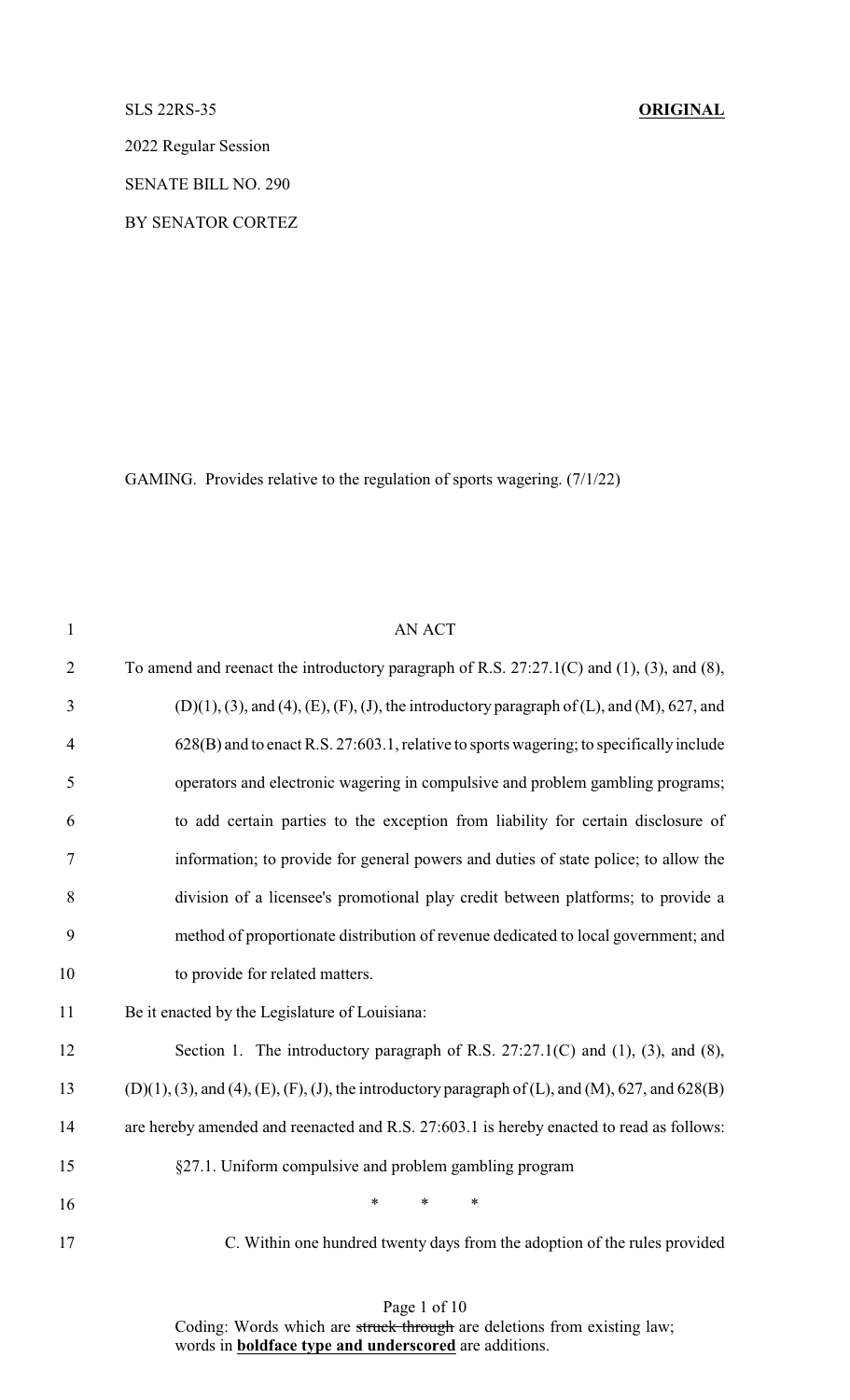| $\mathbf{1}$   | for in Subsection B of this Section, each holder of a license and operator as defined |
|----------------|---------------------------------------------------------------------------------------|
| $\overline{2}$ | in R.S. 27:44, 353, and 602, and the casino gaming operator shall submit for          |
| 3              | approval to the board a comprehensive program that provides policies and              |
| 4              | procedures that, at a minimum, shall cover the following areas of concern and are     |
| 5              | designed to:                                                                          |
| 6              | (1) Provide procedures designed to prevent employees from willfully                   |
| 7              | permitting a person identified on a self-exclusion list from engaging in gaming       |
| 8              | activities at the licensed establishment or facility or electronically on a sports    |
| 9              | wagering platform.                                                                    |
| 10             | $*$ and $*$<br>$\ast$<br>$\ast$                                                       |
| 11             | (3) Provide procedures for the development of programs to address issues of           |
| 12             | underage gambling and unattended minors at gaming facilities the licensed             |
| 13             | establishment or facility or electronically on a sports wagering platform.            |
| 14             | *<br>$\ast$<br>∗                                                                      |
| 15             | (8) Provide procedures for the distribution or posting within the gaming              |
| 16             | establishment or facility and on the sports wagering platform, including all          |
| 17             | gaming websites and mobile applications, of information that promotes public          |
| 18             | awareness about problem gambling and provides information on available services       |
| 19             | and resources to those who have a gambling problem.                                   |
| 20             | $\ast$<br>$\ast$<br>$\ast$                                                            |
| 21             | D.(1) The board shall provide by rule for the establishment of a list of self-        |
| 22             | excluded persons from gaming activities at all gaming establishments with a           |
| 23             | licensee, operator, or casino gaming operator. Any person may request placement       |
| 24             | on the list of self-excluded persons by acknowledging in a manner to be established   |
| 25             | by the board that the person wishes to be excluded and by agreeing that, during any   |
| 26             | period of voluntary exclusion, the person may not collect any winnings or recover     |
| 27             | any losses resulting from any such gaming activity at such gaming establishments.     |
| 28             | $\ast$<br>$\ast$<br>$\ast$                                                            |
| 29             | (3) The rules shall establish procedures for the transmittal to all gaming            |

Page 2 of 10 Coding: Words which are struck through are deletions from existing law; words in **boldface type and underscored** are additions.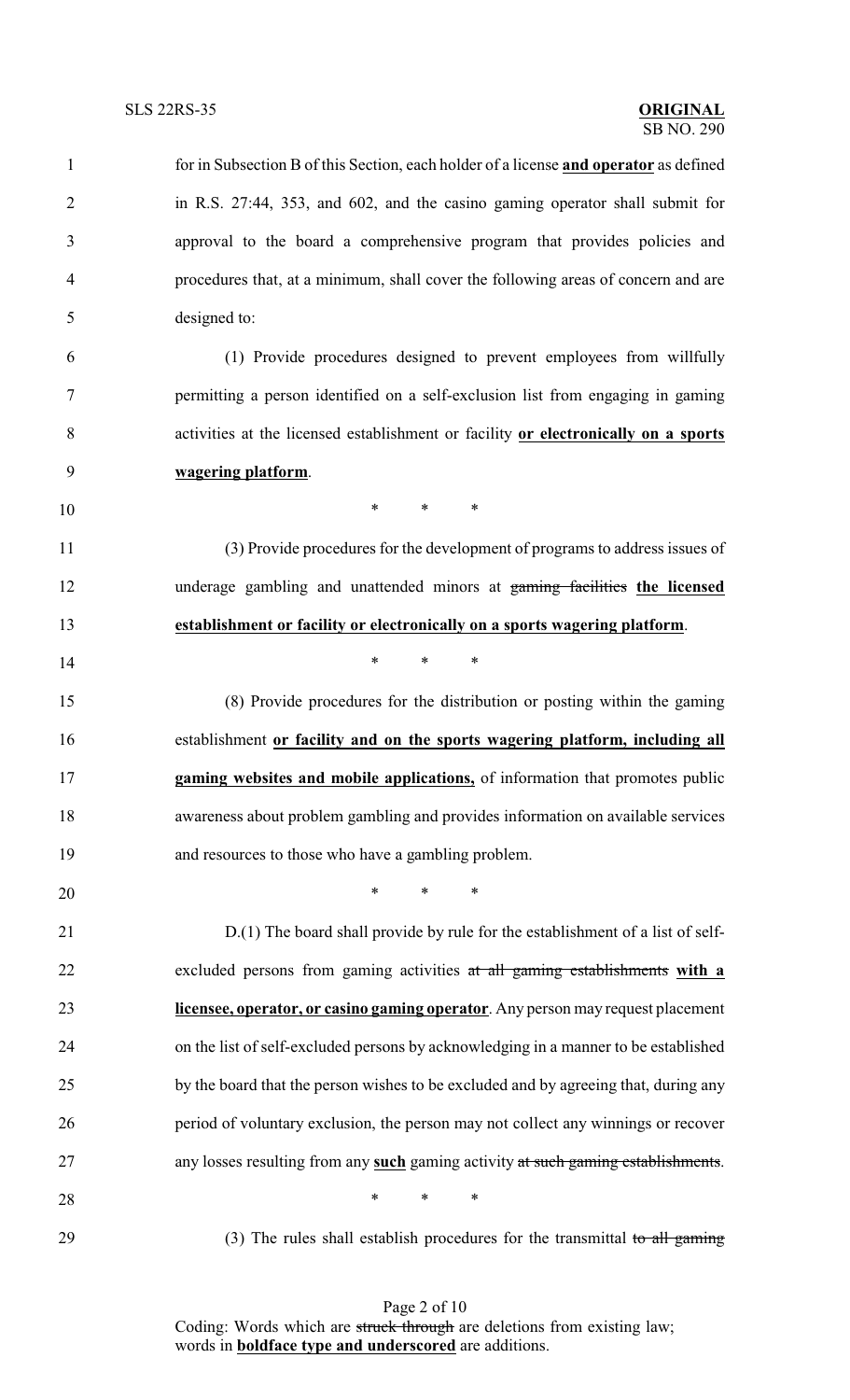establishments of identifying information concerning self-excluded persons, and **to any entity licensed or permitted under the provisions of this Title that is responsible for ascertaining the identity of gaming patrons. The rules** shall require all such gaming establishments **licensees, operators, and the casino gaming operator** to establish procedures designed, at a minimum, to remove self-excluded persons from targeted mailings or other forms of advertising or promotions and deny self-excluded persons access to credit, complimentaries, check-cashing privileges**,** and other club benefits.

 (4) The rules shall provide that notwithstanding the provision of R.S. 27:21 or any other law to the contrary, the board's list of self-excluded persons shall not be 11 open to public inspection. The board, division, any licensee, permittee, or casino gaming operator and any employee or agent thereof shall not be liable to any self- excluded person or to any other party in any judicial proceeding for any monetary damages or other remedy which may arise as a result of disclosure or publication in any manner other than a willfully unlawful disclosure to a third party that is not an employee, **agent,** affiliated company, **patron identification service entity,** or employee or agent of the board or division, of the identity of any self-excluded person.

 E. A person who is prohibited from any gaming establishment **participating in any gaming activity** by any provision of this Title or pursuant to any self- exclusion rules adopted by the board shall not collect in any manner or proceeding any winnings or recover any losses arising as a result of any prohibited gaming activity.

 F. In any proceeding brought against any licensee, permittee**,** or casino gaming operator and any employee thereof for a willful violation of the self- exclusion rules of the board, the board may order the forfeiture of any money or thing of value obtained by the licensee**, permittee,** or the casino gaming operator from any self-excluded person. Any money or thing of value so forfeited shall be deposited into the Compulsive and Problem Gaming Fund established pursuant to

> Page 3 of 10 Coding: Words which are struck through are deletions from existing law; words in **boldface type and underscored** are additions.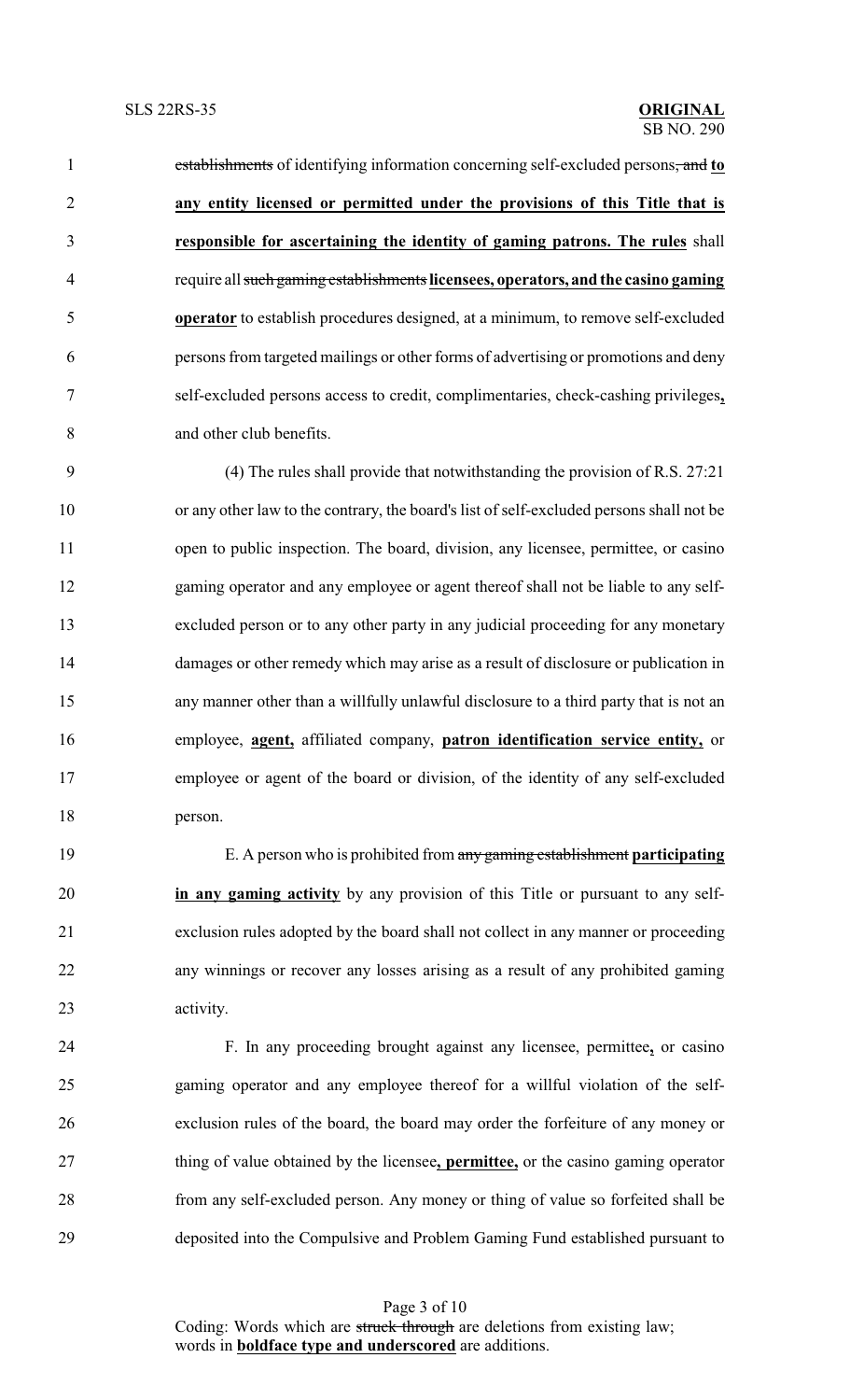| $\mathbf{1}$   | R.S. 28:842.                                                                          |
|----------------|---------------------------------------------------------------------------------------|
| $\overline{2}$ | *<br>*<br>∗                                                                           |
| 3              | J.(1) The board may impose sanctions on a licensee, permittee, or casino              |
| 4              | gaming operator under this Title, if the licensee, permittee, or casino gaming        |
| 5              | operator willfully fails to exclude a person placed on the self-exclusion list from   |
| 6              | the licensed gaming establishment a person placed on the self-exclusion list or       |
| 7              | facility or sports wagering platform or from participating in gaming activity.        |
| 8              | (2) The board may seek revocation or suspension of a license, permit, or              |
| 9              | casino operating contract if the licensee, permittee, or casino gaming operator       |
| 10             | engages in a pattern of willful failure to exclude persons placed on the self-        |
| 11             | exclusion list from the licensed gaming establishment persons placed on the self-     |
| 12             | exclusion list or facility or sports wagering platform or from participating in       |
| 13             | gaming activity.                                                                      |
| 14             | $\ast$<br>$\ast$<br>∗                                                                 |
| 15             | L. A licensee, <b>operator</b> , or casino gaming operator conducting gaming          |
| 16             | pursuant to the provisions of this Title can demonstrate to the board compliance with |
| 17             | the education and training provisions of this Section by providing proof of           |
| 18             | attendance by all employees when they are hired and annually thereafter at one of the |
| 19             | following education programs:                                                         |
| 20             | $*$ $*$<br>$\ast$<br>$\ast$                                                           |
| 21             | M. Except for the provisions of Subsection I, the provisions of this Section          |
| 22             | shall not apply to persons licensed pursuant to the provisions of the Video Draw      |
| 23             | Poker Devices Control Law as provided in Chapter 8 of this Title unless also          |
| 24             | licensed pursuant to the provisions of the Louisiana Sports Wagering Act as           |
| 25             | provided in Chapter 10 of this Title.                                                 |
| 26             | $\ast$<br>*<br>∗                                                                      |
| 27             | §603.1. General powers and duties of the division                                     |
| 28             | A. In addition to the responsibilities and tasks referred in R.S. 27:603(B),          |
| 29             | the division may employ all necessary personnel for the investigation and             |

Page 4 of 10 Coding: Words which are struck through are deletions from existing law; words in **boldface type and underscored** are additions.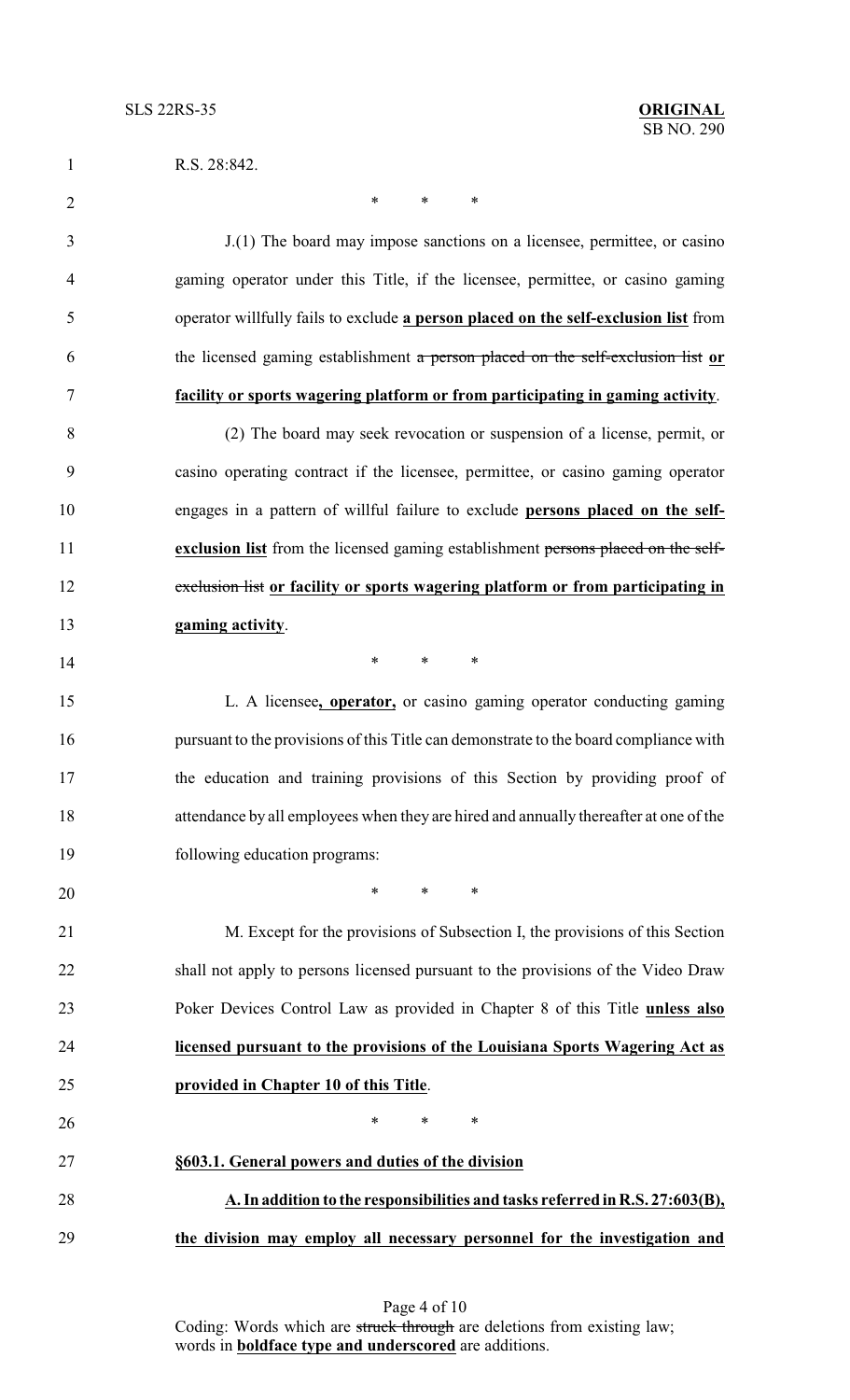| $\mathbf{1}$   | enforcement of the laws, rules, and regulations relative to sports wagering    |
|----------------|--------------------------------------------------------------------------------|
| $\overline{2}$ | activities.                                                                    |
| 3              | B. The division and its agents may:                                            |
| 4              | (1) Inspect and examine all premises wherein gaming activities are             |
| 5              | conducted or gaming devices or equipment are manufactured, sold, or            |
| 6              | distributed. Such inspection and examination of the premises wherein gaming    |
| 7              | activities are conducted shall take place both during the construction of a    |
| 8              | facility and thereafter.                                                       |
| 9              | (2) Inspect all gaming equipment and gaming supplies.                          |
| 10             | (3) Summarily seize and remove and impound any gaming devices,                 |
| 11             | equipment, gaming documents, information, or gaming supplies for the purpose   |
| 12             | of examination and inspection.                                                 |
| 13             | (4) Initiate actions for violations of this Chapter or of rules of the board   |
| 14             | or the division and defend appeals therefrom.                                  |
| 15             | (5) Demand access to inspect, examine, photocopy, and audit all papers,        |
| 16             | books, and records of licensees and permittees.                                |
| 17             | (6) For the purpose of conducting audits after the cessation of gaming by      |
| 18             | a licensee or permittee, the former licensee or permittee shall furnish, upon  |
| 19             | demand of the division, books, papers, and records as necessary to conduct the |
| 20             | audits. The former licensee or permittee shall maintain all books, papers, and |
| 21             | records necessary for audits for a period of three years after the date of the |
| 22             | expiration or cancellation of gaming activities.                               |
| 23             | (7) In enforcing the provisions of this Chapter:                               |
| 24             | (a) Deny an application.                                                       |
| 25             | (b) Limit or restrict a license or a permit.                                   |
| 26             | (c) Suspend or revoke a license or a permit.                                   |
| 27             | (d) Issue any order deemed necessary to carry out the intent of this           |
| 28             | Chapter.                                                                       |
| 29             | (e) Impose a penalty on a person licensed or permitted or previously           |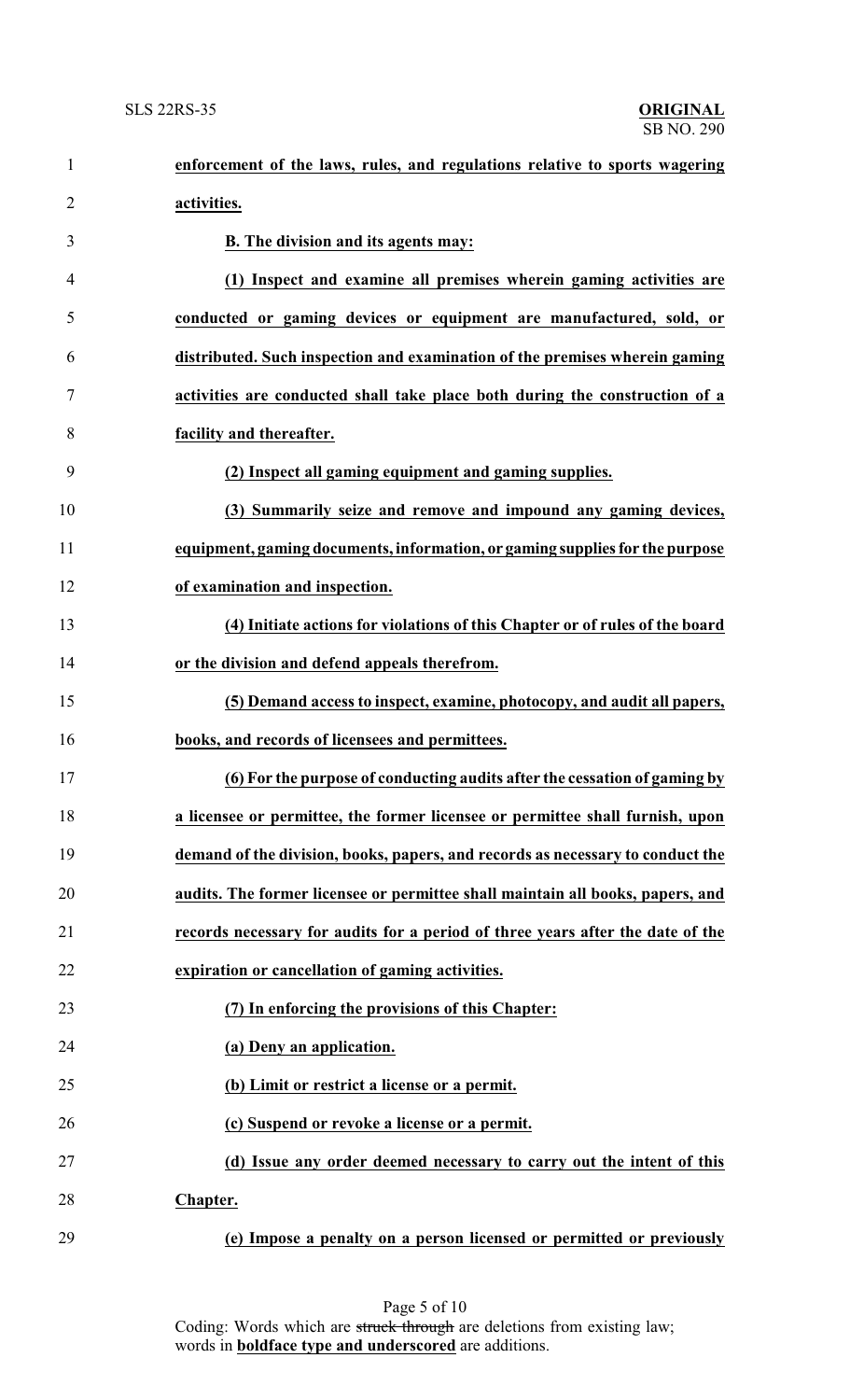| $\mathbf{1}$   | approved.                                                                      |
|----------------|--------------------------------------------------------------------------------|
| $\overline{2}$ | (8) Issue subpoenas and compel attendance of witnesses; administer             |
| 3              | oaths; require testimony under oath before the division in the course of an    |
| $\overline{4}$ | investigation or a hearing; and punish, as contempt, the failure to obey its   |
| 5              | orders. Appeal of an action by the division holding a person in contempt shall |
| 6              | be to the Nineteenth Judicial District Court.                                  |
| 7              | (9) Issue written interrogatories.                                             |
| 8              | (10) Issue an emergency order for not more than ten days:                      |
| 9              | (a) Suspending, limiting, or conditioning a license or permit.                 |
| 10             | (b) Requiring a licensee to keep an individual from the licensed premises.     |
| 11             | (c) Prohibiting payment for services rendered.                                 |
| 12             | (d) Prohibiting payment of profits, income, or accruals, on investment         |
| 13             | in the licensee, permittee, or its operations.                                 |
| 14             | (11) Conduct investigative hearings concerning the conduct of gaming           |
| 15             | and gaming operations.                                                         |
| 16             | C.(1) In considering appropriate sanctions in a particular case under the      |
| 17             | provisions of this Chapter, the division may consider the following:           |
| 18             | (a) The risk to the public and the integrity of gaming operations created      |
| 19             | by the conduct of the licensee or permittee.                                   |
| 20             | (b) The seriousness of the conduct of the licensee or permittee and            |
| 21             | whether the conduct was purposeful and with knowledge that the conduct was     |
| 22             | in violation of this Chapter.                                                  |
| 23             | (c) A justification or an excuse for the conduct by the licensee or            |
| 24             | permittee.                                                                     |
| 25             | (d) The history of the licensee or permittee involved with respect to          |
| 26             | gaming activity.                                                               |
| 27             | (e) The corrective action taken by the licensee or permittee to prevent        |
| 28             | similar misconduct from occurring in the future.                               |
| 29             | (2) In the case of a fine, the amount of the fine in relation to the severity  |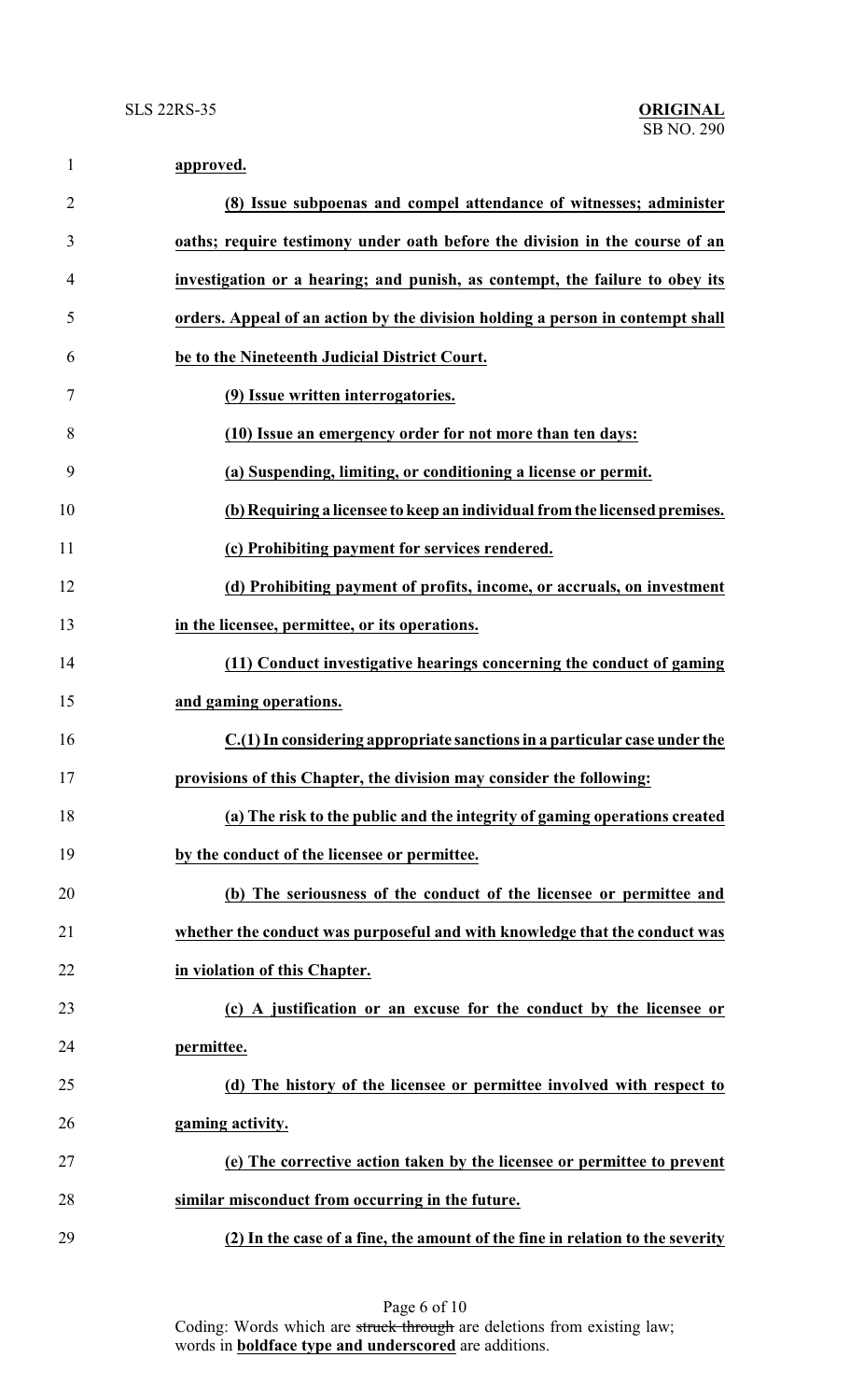| $\mathbf{1}$   | of the misconduct and the financial means of the licensee or permittee.                            |
|----------------|----------------------------------------------------------------------------------------------------|
| $\overline{2}$ | *<br>*<br>∗                                                                                        |
| 3              | §627. Promotional play                                                                             |
| 4              | A. Eligible promotional play shall be equal to the amount of dollars directly                      |
| 5              | attributable to promotional play wagers related to sports wagering and actually                    |
| 6              | redeemed by players and patrons.                                                                   |
| 7              | <b>B.</b> Eligible promotional play shall not exceed an amount of five million                     |
| 8              | dollars per calendar year. On and after January 1, 2023, eligible promotional play                 |
| 9              | shall not exceed an amount of five hundred thousand dollars per calendar year.                     |
| 10             | $C$ . The maximum amount of eligible promotional play provided by this                             |
| 11             | Subsection <b>B</b> of this Section shall apply per licensee.                                      |
| 12             | B. Notwithstanding the provisions provided by Subsection A of this Section                         |
| 13             | in the event a licensee pools its wagers with other Louisiana sports wagering                      |
| 14             | licensees, the maximum amount of eligible promotional play shall apply per pool,                   |
| 15             | and the amount of eligible promotional play per participating licensee shall be                    |
| 16             | allocated in accordance with an agreement among licensees participating in the pool.               |
| 17             | Pooling and the corresponding agreement among the licensees shall be subject to the                |
| 18             | approval of the board.                                                                             |
| 19             | $C1(1)$ In no event shall a pool stack eligible promotional play of participating                  |
| 20             | licensees to exceed the maximum amount provided by Subsection A of this Section.                   |
| 21             | $\left(\frac{1}{2}\right)$ D.(1) In no event shall a licensee claim eligible promotional play from |
| 22             | more than one sports wagering platform in a calendar year.                                         |
| 23             | (2) Notwithstanding Paragraph (1) of this Subsection, on and after                                 |
| 24             | January 1, 2023, a licensee may allocate, by contract, all or a portion of its                     |
| 25             | eligible promotional play to its contracted sports wagering platform provider.                     |
| 26             | In no event shall the combined eligible promotional play claimed by a sports                       |
| 27             | wagering licensee and its contracted sports wagering platform provider exceed                      |
| 28             | the total maximum amount of eligible promotional play per licensee as provided                     |
| 29             | in this Section.                                                                                   |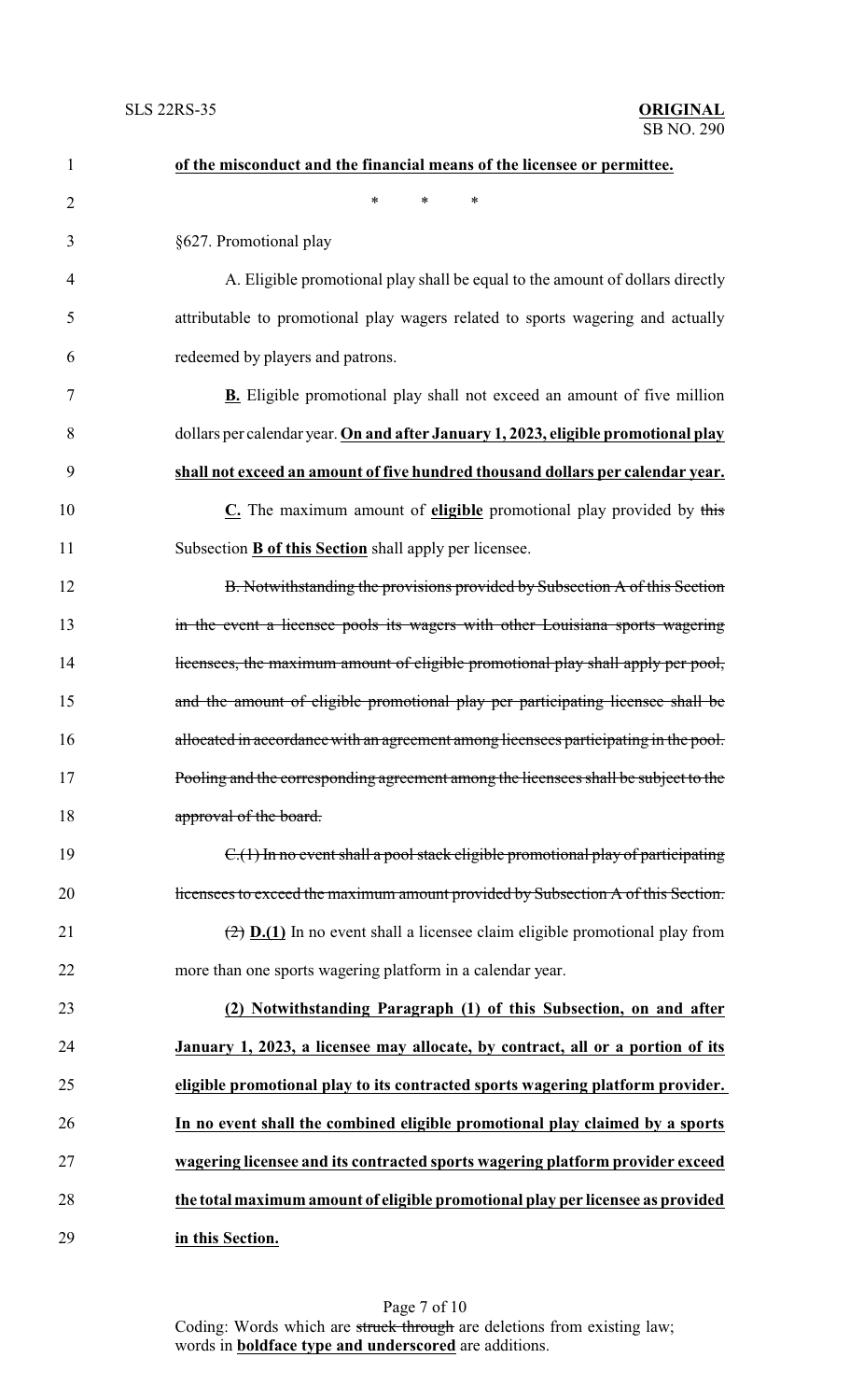| $\mathbf{1}$   | E. If a sports wagering platform provider contracts with more than one                   |
|----------------|------------------------------------------------------------------------------------------|
| $\overline{2}$ | sports wagering licensee, it may not claim more than the maximum amount of               |
| 3              | eligible promotional play per licensee as provided in this Section in any calendar       |
| $\overline{4}$ | year, regardless of the amount allocated to it by multiple sports wagering               |
| 5              | licensees.                                                                               |
| 6              | §628. Sports Wagering Local Allocation Fund                                              |
| $\tau$         | $\ast$<br>$\ast$<br>$\ast$                                                               |
| 8              | B. Monies in the fund shall be remitted monthly, by proportionate                        |
| 9              | distribution, to each parish governing authority in which the taxable conduct            |
| 10             | pursuant to R.S. 27:625 occurred. The distribution shall be proportionate to the         |
| 11             | population percentage of each parish that approved a proposition to allow                |
| 12             | sports wagering compared to the total population of such parishes based on the           |
| 13             | latest federal decennial census.                                                         |
| 14             | Section 2. This Act shall become effective on July 1, 2022; if vetoed by the governor    |
| 15             | and subsequently approved by the legislature, this Act shall become effective on the day |
| 16             | following such approval by the legislature or July 1, 2022, whichever is later.          |
|                |                                                                                          |

The original instrument and the following digest, which constitutes no part of the legislative instrument, were prepared by Dawn Romero Watson.

|                 | <b>DIGEST</b>        |        |
|-----------------|----------------------|--------|
| SB 290 Original | 2022 Regular Session | Cortez |

Present law requires the Louisiana Gaming Control Board to adopt rules for a uniform compulsive and problem gambling program and that such rules include the self-exclusion program. Requires licensees of riverboat gaming, fantasy sports, slot machines at racetracks and sports wagering and the land-based casino to adopt programs in compliance with the board's rules.

Proposed law retains present law and adds applicability to platform operators of such licensees and to electronic wagering, including mobile wagering.

Present law provides that the board's list of self-excluded persons shall not be open to public inspection. Provides that the board, state police gaming division, any licensee, permittee, or the casino gaming operator and any employee or agent thereof shall not be liable to any selfexcluded person or to any other party in any judicial proceeding for any monetary damages or other remedy which may arise as a result of disclosure or publication of the identity of the self-excluded person in anymanner other than a willfully unlawful disclosure to a third party that is not an employee, affiliated company, or employee or agent of the board or division.

Proposed law retains present law and adds to the liability exception for disclosure to a third party agent of the licensee, permittee, or casino gaming operator or a patron identification

Page 8 of 10

Coding: Words which are struck through are deletions from existing law; words in **boldface type and underscored** are additions.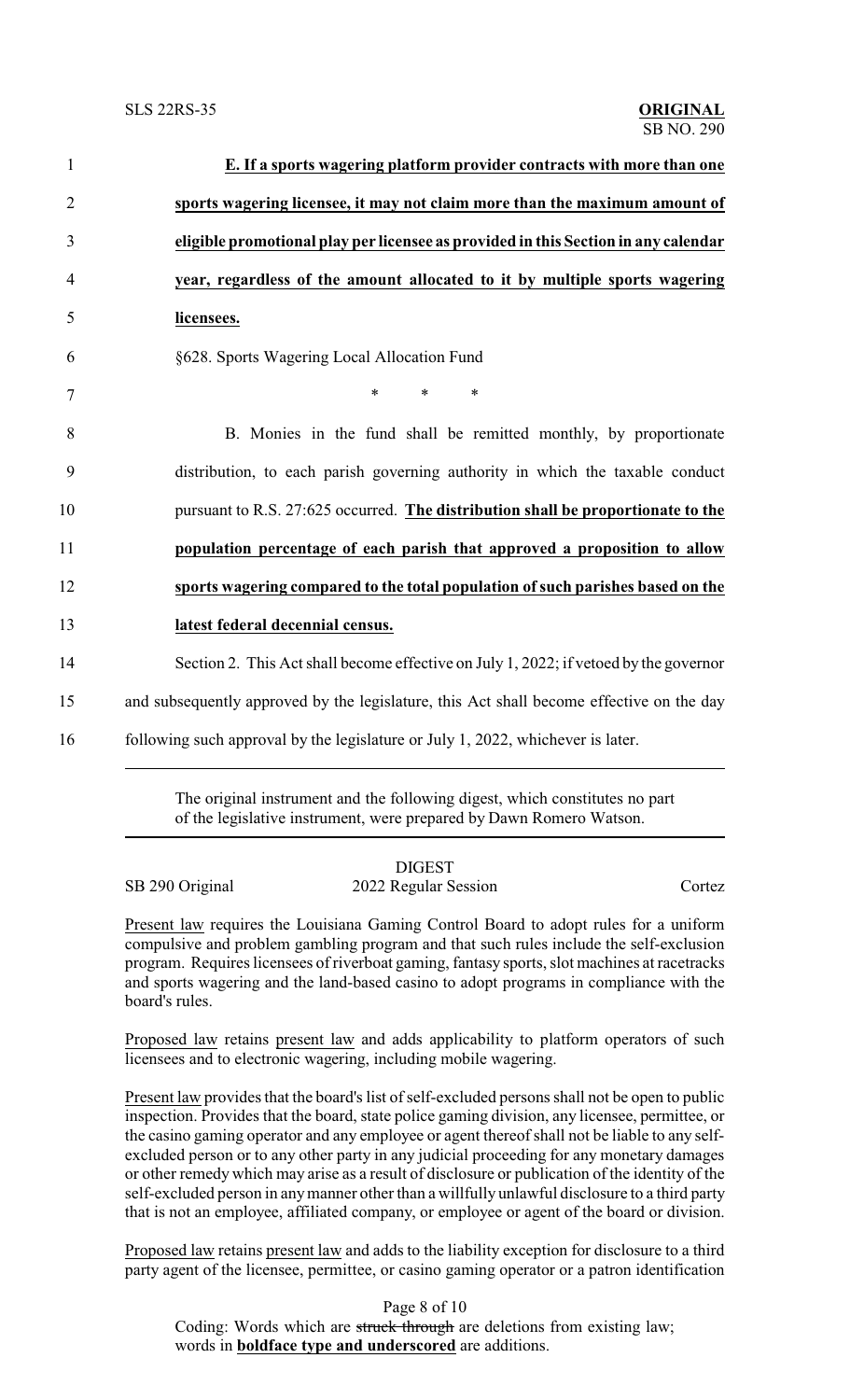## service entity.

Present law provides that except for the requirement of posting signs to inform customers of the toll free number for information and referral services regarding compulsive and problem gambling, the uniform compulsive and problem gaming program is not applicable to video draw poker licensees.

Proposed law provides that if the video draw poker licensee becomes a sport wagering licensee, all of the rules and requirements of the uniform compulsive and problem gambling program shall be applicable to the licensee.

Present law provides that the gaming division of the office of state police shall, at all times considered appropriate by the board, be charged with inspecting and ensuring compliance with all the requirements of the sports wagering law and may be charged by the board with any other tasks deemed necessary to the regulation of sports wagering.

Proposed law further authorizes the division to employ all necessary personnel for the investigation and enforcement of the laws, rules, and regulations and to:

- (1) Inspect and examine all premises wherein gaming activities are conducted or gaming devices or equipment are manufactured, sold, or distributed.
- (2) Inspect all gaming equipment and gaming supplies.
- (3) Summarily seize and remove and impound any gaming devices, equipment, gaming documents, information, or gaming supplies for the purpose of examination and inspection.
- (4) Initiate actions for violations of present law or of rules of the board or the division and defend appeals therefrom.
- (5) Demand access to inspect, examine, photocopy, and audit all papers, books, and records of licensees and permittees.
- (6) For the purpose of conducting audits after the cessation of gaming by a licensee or permittee, require the former licensee or permittee to furnish, upon demand of the division, books, papers, and records as necessary to conduct the audits. Requires a former licensee or permittee to maintain all books, papers, and records necessary for audits for a period of three years after the date of the expiration or cancellation of gaming activities.
- (7) In enforcing the provisions of present law: (a) deny an application; (b) limit or restrict a license or a permit; (c) suspend or revoke a license or a permit; (d) issue any orders deemed necessary to carry out the intent of present law; and (e) impose a penalty on a person licensed or permitted or previously approved.
- (8) Issue subpoenas and compel the attendance of witnesses; administer oaths; require testimony under oath before the division in the course of an investigation or a hearing; and punish, as contempt, the failure to obey its orders.
- (9) Issue written interrogatories.
- (10) Issue an emergency order for not more than 10 days: (a) suspending, limiting, or conditioning a license or permit; (b) requiring a licensee to keep an individual from the licensed premises; (c) prohibiting payment for services rendered; or (d) prohibiting payment of profits, income, or accruals on investment in the licensee, permittee, or its operations.

Page 9 of 10 Coding: Words which are struck through are deletions from existing law; words in **boldface type and underscored** are additions.